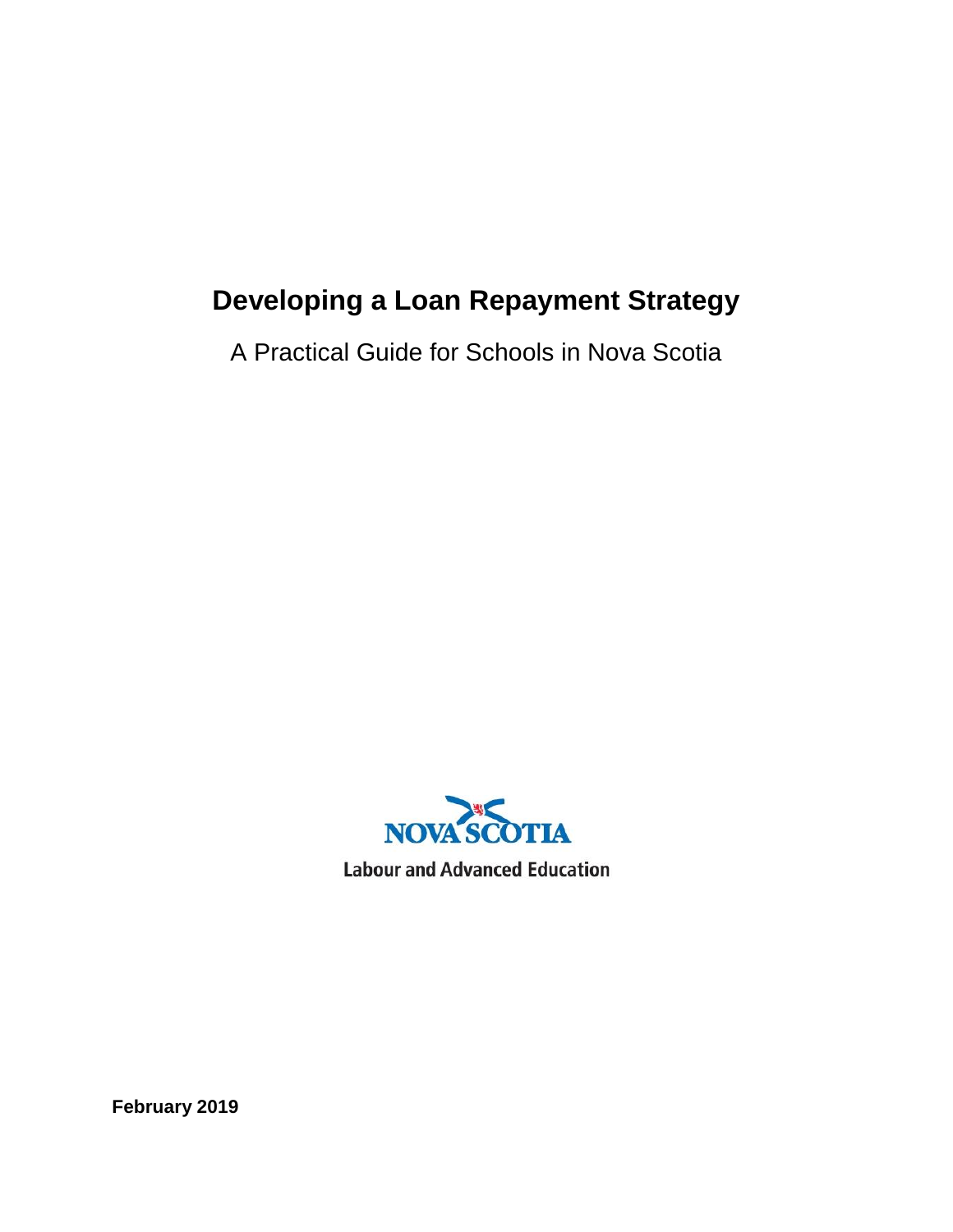# **Contents**

Introduction

• About This Guide

**Designation** 

- What is Designation?
- What is the Pan-Canadian Designation Framework?

Loan Repayment Strategy

- What is a Loan Repayment Strategy?
- Why Does a School Need a Loan Repayment Strategy?

Planning Your Strategy

- Factors in Loan Repayment
- Questions to Consider
- The Six Elements of an Effective Strategy

Maintaining Your Strategy

Appendix A: Contact Information for Loan Service Providers

Appendix B: Overview of Annual Repayment Rates

Appendix C: Self Assessment Checklist for schools

Appendix D: Student Loan Repayment Strategy - Recommended Activities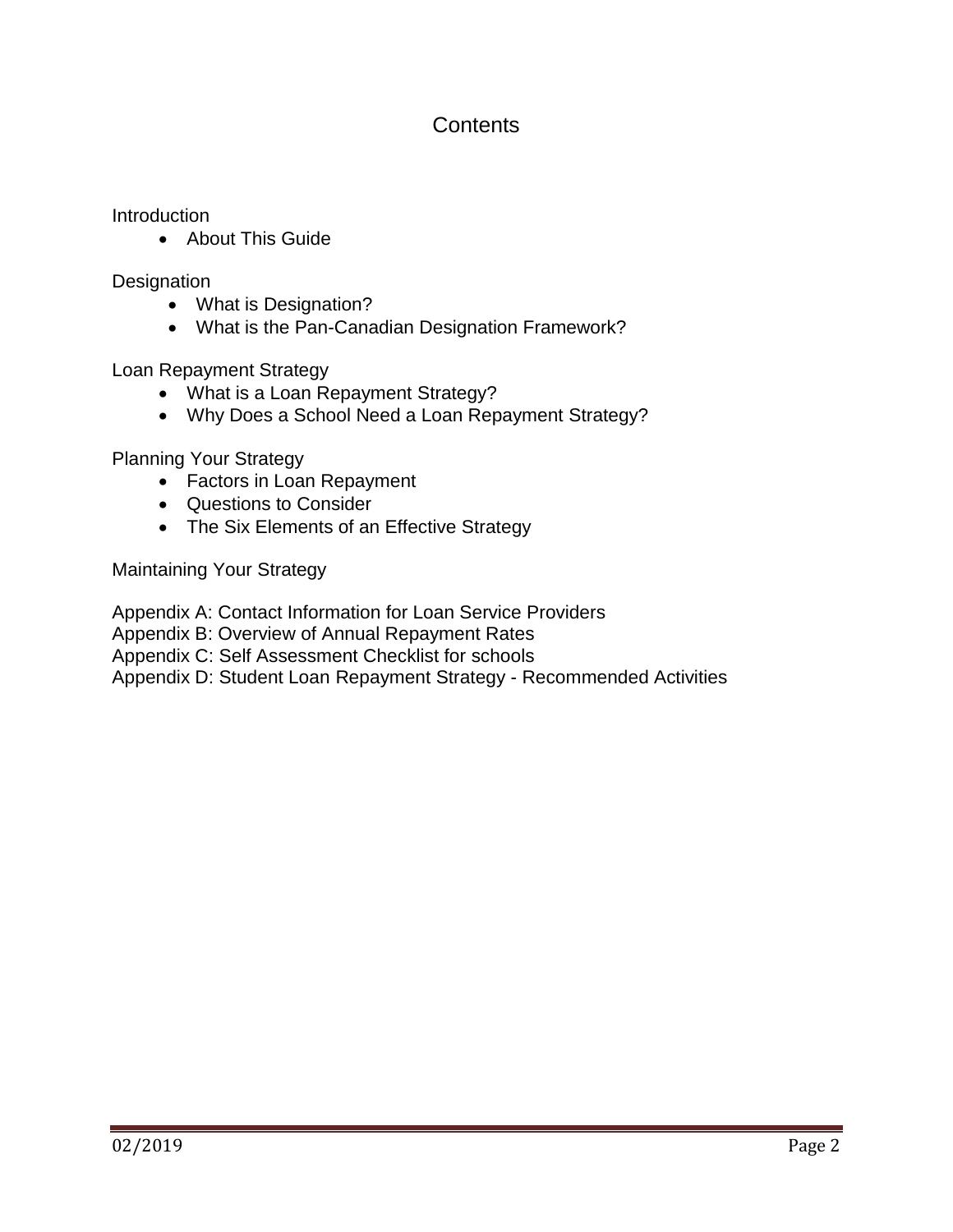# **Introduction**

Nova Scotia's student financial assistance program invests in Nova Scotia's future by providing student funding, in the form of loans and grants, to make it possible for individuals to pursue a post-secondary education. It helps eligible Nova Scotians achieve their educational goals and fully contribute to their families, communities and Nova Scotia's knowledge-driven economy.

Schools are in an ideal position to support student borrowers. They are often the closest link to students and are best able to assist students directly. With a loan repayment strategy based on effective practices and delivered at key stages of students' educational experience, any school can increase its loan repayment rates, improve a student's loan experience and play a significant role in helping students achieve lifelong financial success.

# **About This Guide**

The Nova Scotia Student Assistance Office recommends that every post-secondary school in Nova Scotia have a written loan repayment strategy that is reviewed annually.

This guide is designed to help administrators and facilitators to develop, implement and maintain a loan repayment strategy. It gives you a framework for developing an effective strategy while affording you the flexibility to customize your strategy according to the unique needs of your school and your students. Whether you are creating a loan repayment strategy for the first time or refining your current strategy, you will find tips, advice and valuable resources that can be applied to any Nova Scotia post-secondary school of various size and student population.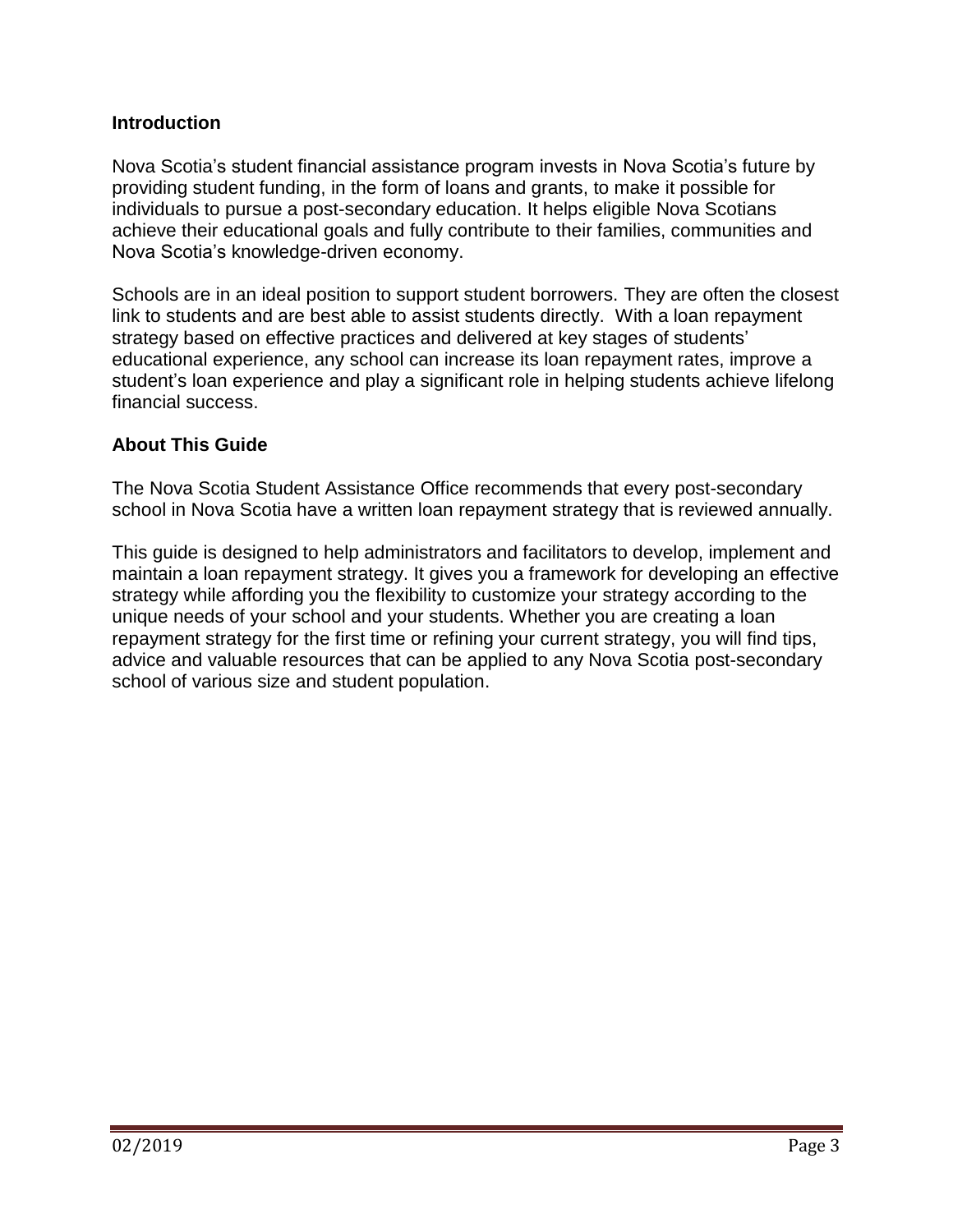# **What is Designation?**

Designation is the process whereby post-secondary schools are deemed eligible for student financial assistance programs (i.e. students can apply for student financial assistance if they will be attending a designated school).

The designation of a school does not mean that all programs offered by that school are automatically eligible for student assistance funding. Only those programs that meet specific designation criteria will be considered eligible. As part of designation, schools accept an active role in managing student financial assistance.

The Nova Scotia Student Assistance Office administers the designation of schools in Nova Scotia and those outside Canada where Nova Scotia students are seeking government-sponsored student assistance to finance their education. Institutions in other provinces and territories must be designated by the appropriate authorities in those locations.

Once a school is designated, the repayment rate for that school is monitored and reviewed annually in accordance with the Pan-Canadian Designation Policy Framework.

# **What is the Pan-Canadian Designation Policy Framework?**

The Pan-Canadian Designation Policy Framework (the framework) establishes a common approach for the designation of post-secondary schools by all provinces / territories within Canada. There are four principles reflected in the framework:

- Taxpayer protection
- Accountability and informed choice
- Consumer protection
- Complementary to other post-secondary education policies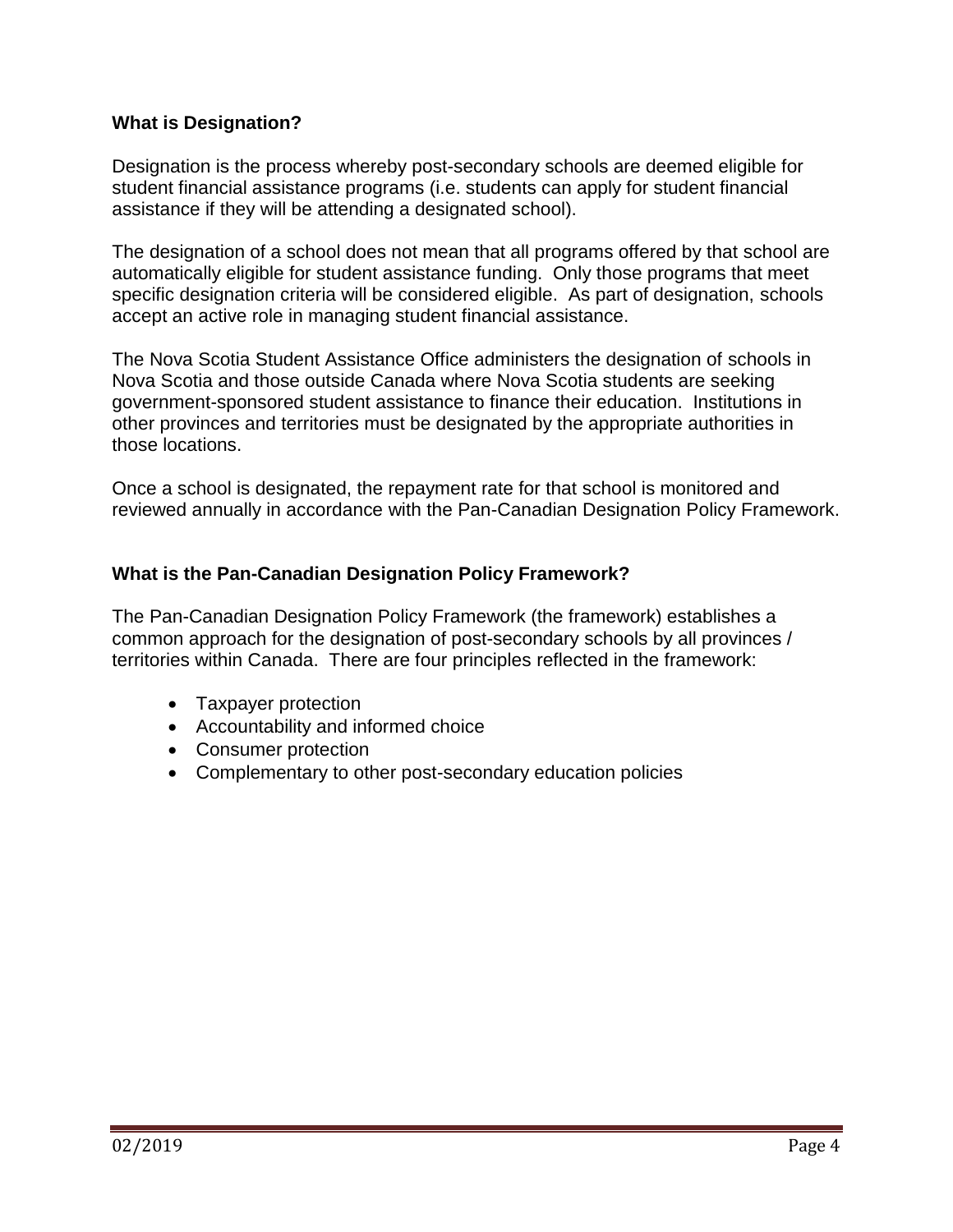# **What Is a Loan Repayment Strategy?**

A loan repayment strategy is a written document created by a school outlining how the school provides loan information to its students, what specific loan resources are provided related to student completion and graduation, and when the information and resources are to be provided.

The goal of a loan repayment strategy is to educate students on their loan responsibilities, empower them to successfully manage their loans through regular payments or government repayment assistance programs and support students to successfully complete their program.

# **Why Does a School Need a Loan Repayment Strategy?**

Schools have a close connection to students which provides a unique opportunity for them to play a significant role in educating students about their loans and assisting with the loan experience. A loan repayment strategy can result in students being well informed about their student loans which can have a positive impact on loan repayment rates.

All designated schools in Nova Scotia, regardless of the type, have certain obligations under the Pan-Canadian Designation Policy Framework. The Framework lays out the responsibilities between three groups:

| <b>Students</b>                                 | Responsible to make informed choices about their<br>education and future employment opportunities, make<br>regular loan payments or utilize government debt<br>management tools / resources.                                                                                                                                                                         |
|-------------------------------------------------|----------------------------------------------------------------------------------------------------------------------------------------------------------------------------------------------------------------------------------------------------------------------------------------------------------------------------------------------------------------------|
| Nova Scotia Student<br><b>Assistance Office</b> | Responsible for the designation and de-designation of<br>schools and programs and to support schools in their loan<br>repayment strategies.                                                                                                                                                                                                                          |
| <b>Schools</b>                                  | Responsible for ensuring students have an opportunity for<br>success through appropriate program admission<br>assessments and ensuring programs provide employment<br>opportunities. As well, schools are responsible for<br>providing labour market and loan information to students<br>and for maintaining student loan repayment rates at an<br>acceptable level. |

DID YOU KNOW? The NS Student Assistance Office monitors student loan repayment rates by school and evaluates these rates against defined benchmarks. Three periods of unacceptable loan repayment rates may result in de-designation of a school (see Appendix B).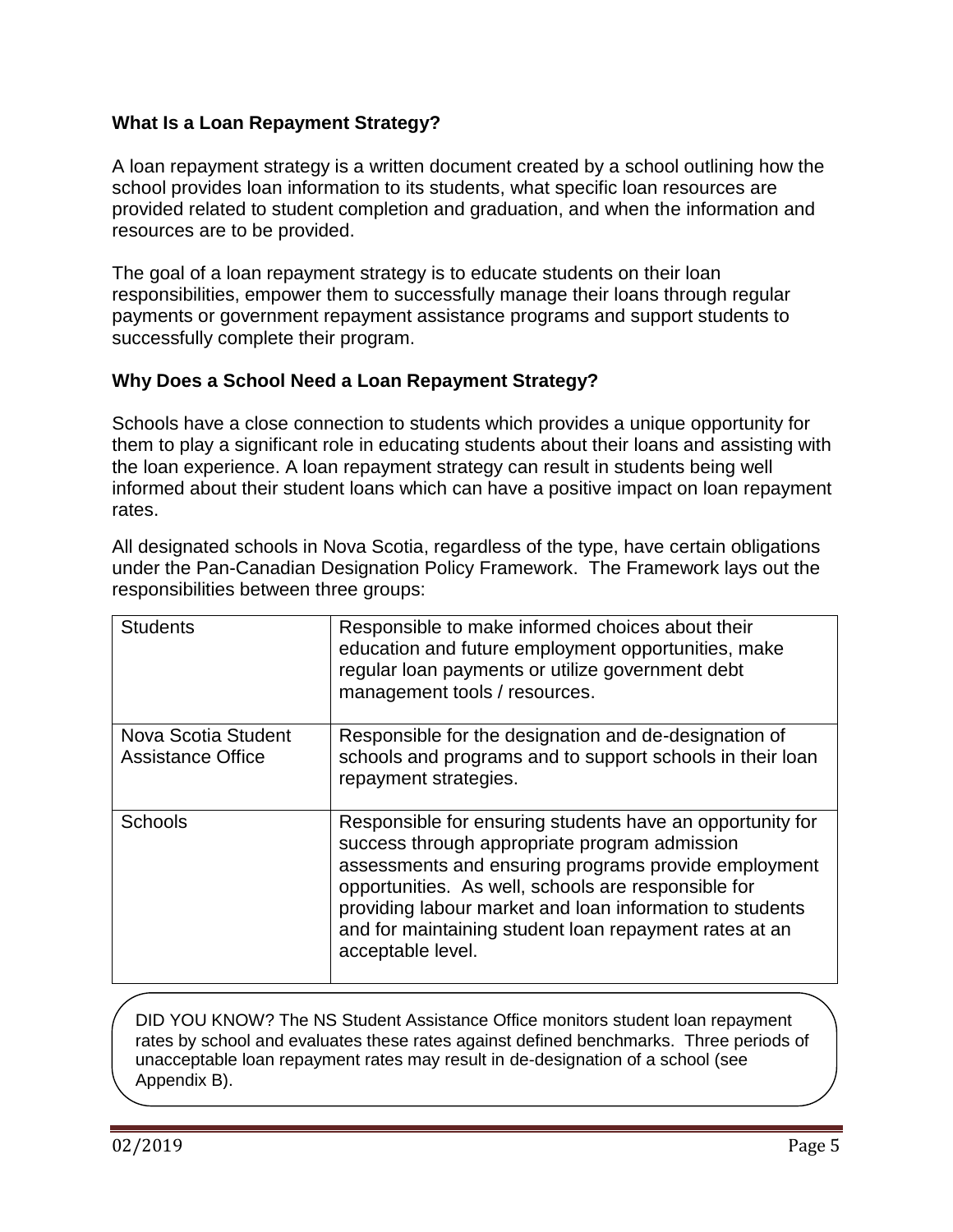# **Planning Your Strategy**

Whether you are creating a new loan repayment strategy for your school or updating an existing strategy, you will find it much easier if you do some planning before you begin. This section includes information and questions that will help you understand:

- What makes students more or less likely to repay their loans
- How to make your strategy specific to your school's students and their needs.
- How to ensure that your strategy is effective.

To help schools create an effective strategy tailored to their students' needs, this guide recommends the following step-by-step approach:

- Understand the main factors that promote loan repayment .
- Customize your strategy based on unique aspects of your school, your programs and your students.
- Incorporate the six key elements of an effective strategy.
- Write down your school's loan repayment strategy. Make sure your written strategy is detailed and includes samples of the resources you will be using.
- Implement your strategy, using the recommended activities (see Appendix D) and your knowledge of what will work best for your school.
- Maintain your strategy by reviewing it each year and updating it with new loan information resources.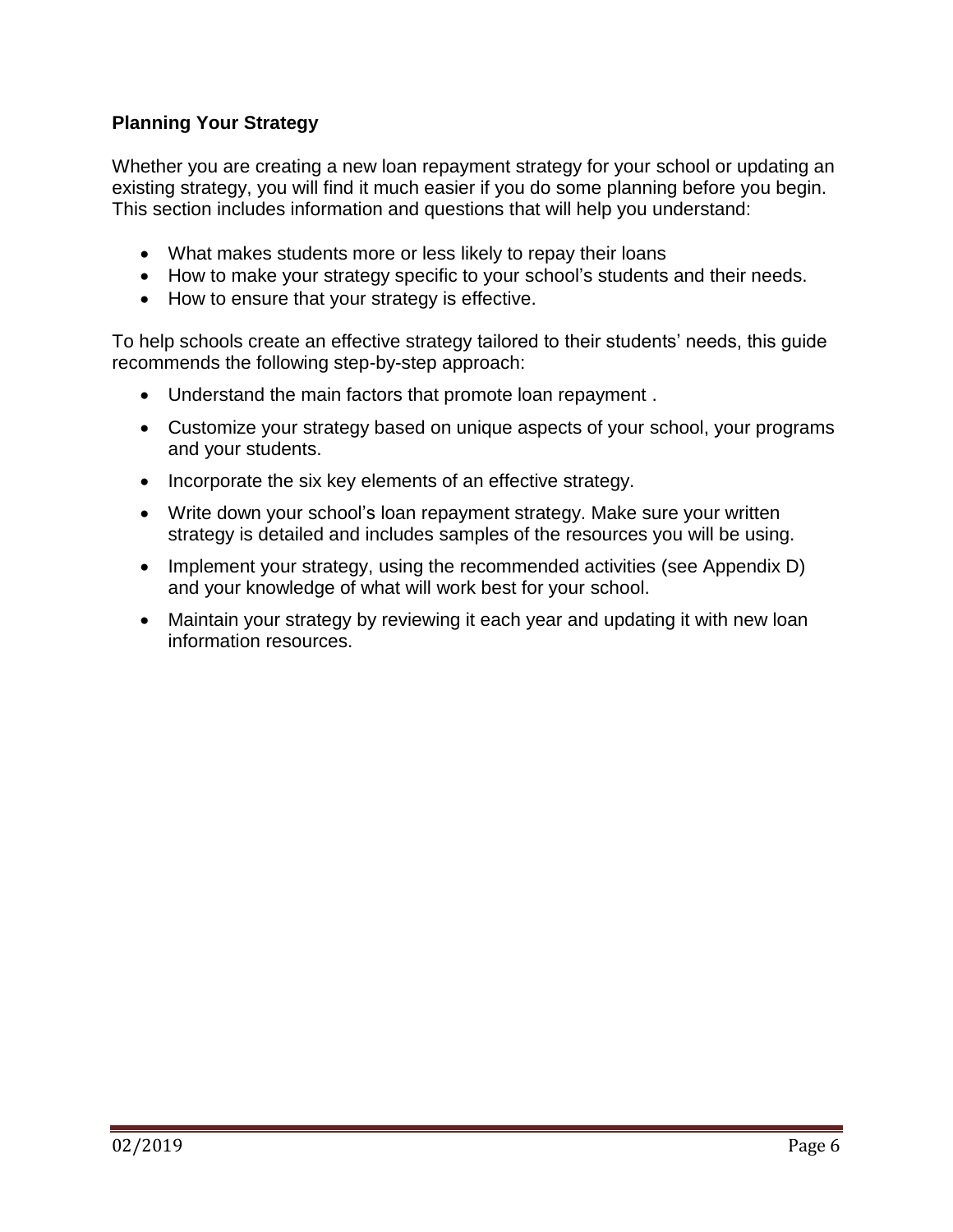# **Factors in Loan Repayment**

The first step in developing your loan repayment strategy is to understand the factors that influence whether students repay or default on their loans.

A student's likelihood of repaying their student loans is increased when they:

- Thoroughly understand their loan obligations and terms
- Are well-prepared for independent living and financial management
- Have a manageable debt load
- Successfully complete their program
- Have employment/adequate income to meet their loan obligations
- Are aware of, and use, debt management and loan repayment assistance tools and programs
- Maintain contact between themselves and lenders (see Appendix A).

As you begin the planning process, think about how your strategy might work to increase these repayment factors.

> DID YOU KNOW? There are many consequences of missing payments on a student loan. The student's credit rating is affected, a collection agency will collect the loan, the student may not receive GST and tax refund cheques, and the student can't apply for future loans until the situation is resolved.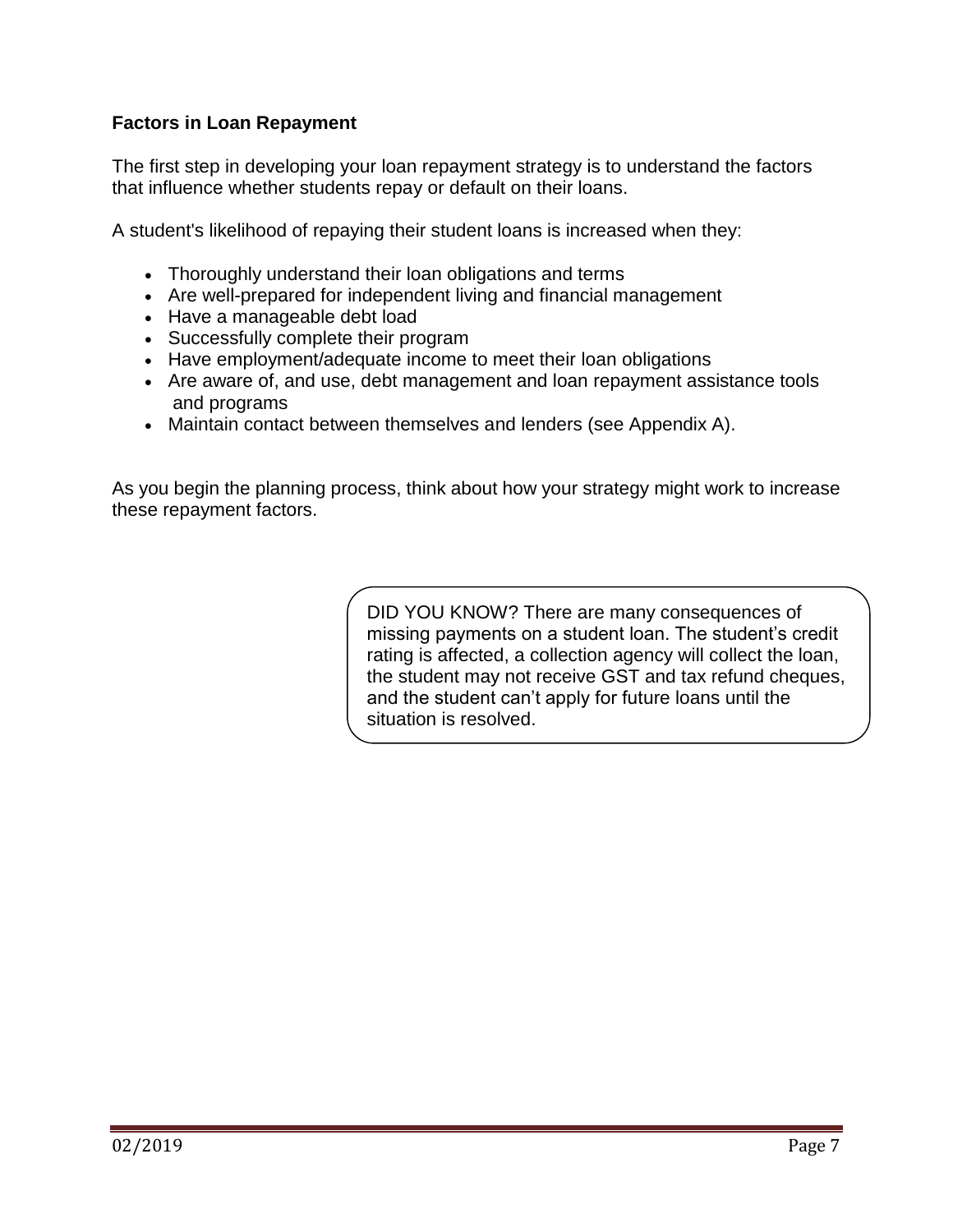# **Questions to Consider**

Your school isn't quite like any other, so your loan repayment strategy should be a unique reflection of your school's programs, student population and staff size. To develop a customized strategy for your school, consider the following questions.

- 1. Will your school deliver loan information to students in person? *Do you have staff available for loan counselling sessions with students? If so, will information be delivered in one-on-one sessions or will it be delivered in a group session?*
- 2. Will you be providing loan information and resources to students so they can access it on their own? *Is your student population significantly larger than your staff size? If so, your strategy should ensure that loan information is delivered so students can access it on their own.*
- 3. What are the characteristics of your student population? *Do students have easy access to the Internet and a computer? Or are paper resources more suitable than online ones?*
- 4. When do sessions begin and end? *Are students starting programs at the same time? Can the same information be delivered all at once to the group? Or do students start and complete at various times? If so, do they need to receive information individually?*
- 5. How long are your programs? *Consider the length of your school's programs (short or long). Will you split up loan entrance and exit counselling or deliver both at the same time?*

Once you have answered these questions, you can start to develop a loan repayment strategy that incorporates the six key elements common to effective strategies, yet is delivered in a way that works best for your students and your school.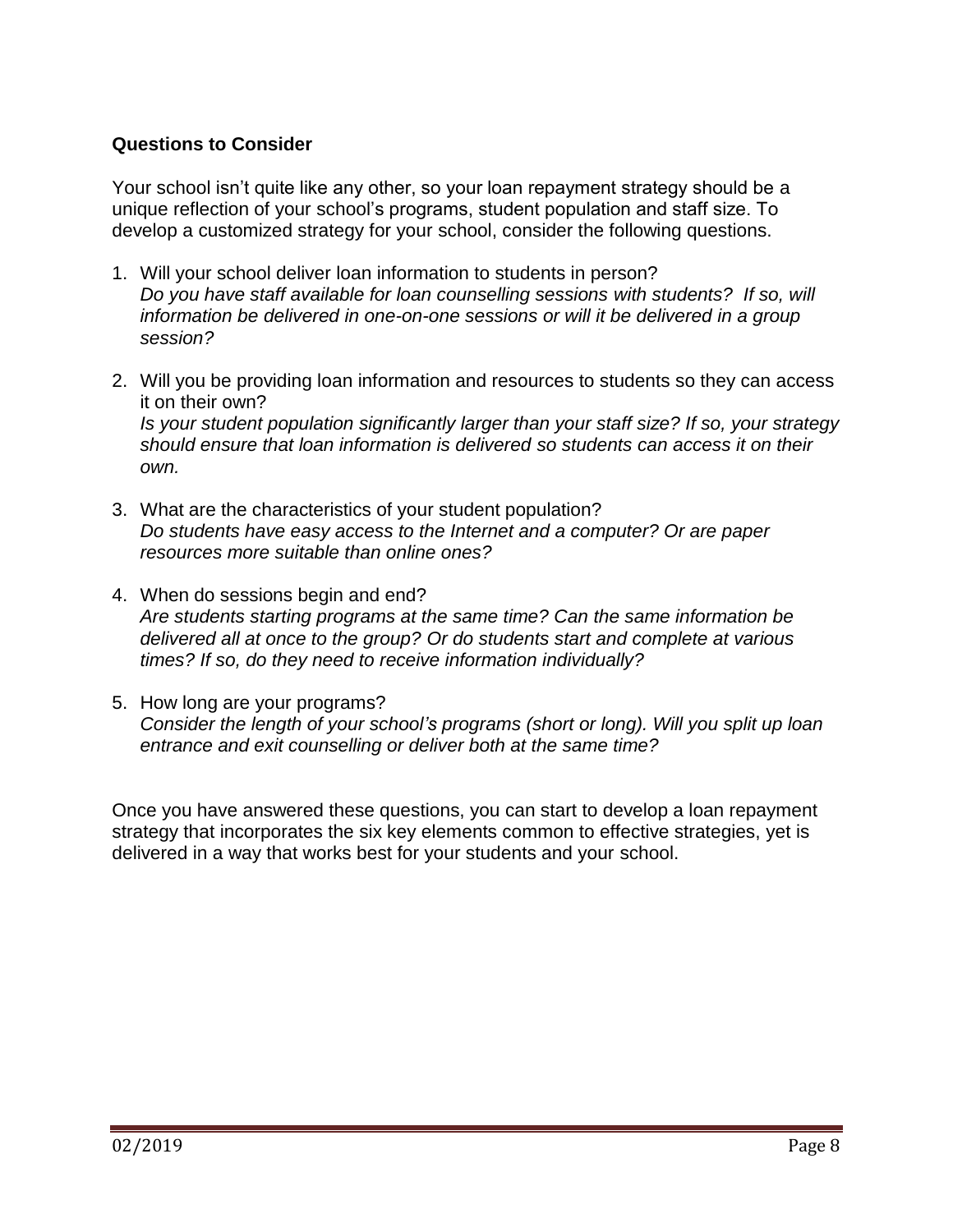# **The Six Elements of an Effective Strategy**

A loan repayment strategy that incorporates the following elements will not only increase loan repayment rates, it will also increase the likelihood of your students' financial success.

# **1. School Pre-Screening Practices**

Schools have an important responsibility to ensure, through well thought out prescreening practices, that the students who attend their institutions are capable of successfully completing a program of study and can be successful in their chosen vocation or profession. A thorough assessment of a student's abilities and aptitudes prior to entrance will help ensure a good fit is established between a prospective student and a program of study. Holding in-depth conversations with students will help manage their expectations related to salary, job opportunities in the local area or possible relocation to gain employment in their chosen field.

Identifying students who are unlikely to succeed in a chosen program and providing guidance about alternate programs and /or other resources is a good first step in ensuring long-term student success and reducing withdrawals and transfers between programs.

# **2. Educating Borrowers – Entrance and Exit Counselling (see Appendix A)**

Entering and leaving post-secondary programs represent major transitions in students' lives. Educating students about loan repayment and encouraging them to take control of their financial situation can be particularly effective at these critical moments.

#### **Entrance Counselling**

- Educating students on the differences between provincial and federal loans.
- Providing contact information for provincial and federal loan service providers, and for the NS Student Assistance Office.
- Having students create online accounts with provincial and federal loan service providers so they can view their loan balance and disbursement details and update their contact information.
- Providing information to students about how to develop a spending plan.

TIP! A binder with loan information and paper resources is a great resource for students who may not have Internet access at home.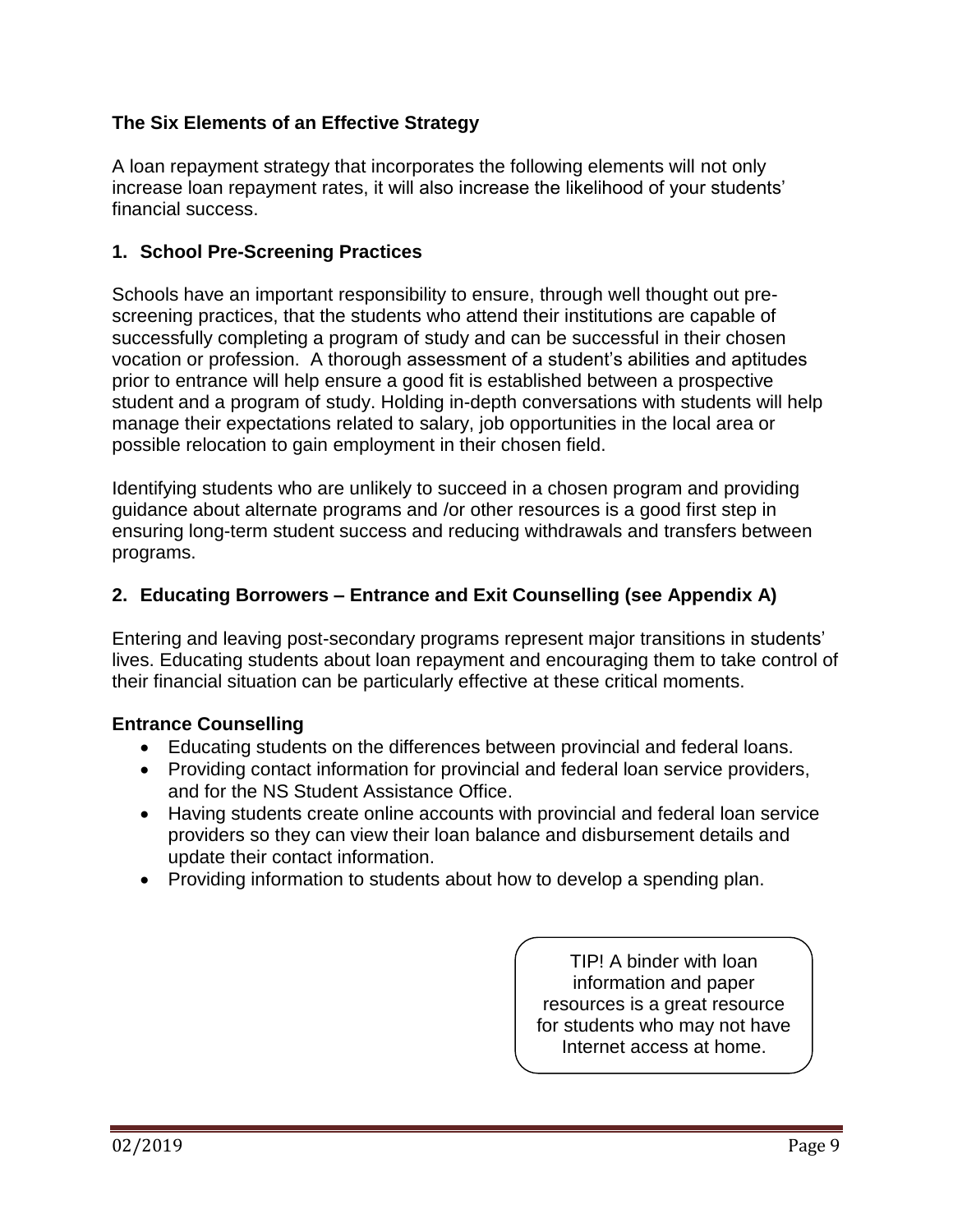# **Exit Counselling**

- Educating students on the consequences of missing payments.
- Informing students that six months after their program graduation or completion they will be required to make their first loan payment, which may be on both provincial and federal loans.
- Providing resources and information about government repayment assistance programs and how to apply for them.
- Educating students on the importance of updating their contact information with provincial and federal loan providers.
- Having students create online accounts with the provincial and federal loan service providers (if they haven't already), so students can view their repayment details and update their contact information.

# **3. Leveraging Technology**

By taking full advantage of the Internet, email and other electronic systems, schools can help student borrowers understand and manage their loans and connect directly with loan service providers.

# **4. Managing Student Retention**

Student borrowers who stay in school and graduate from programs are more likely to repay their loans than students who do not successfully complete programs.

Schools that develop close relationships with students have noted that they are better able to monitor student's status and to offer help so that students do not reach the point of having to withdraw.

> TIP! The Resolve online tutorials are a quick and easy way for students to get the right information at the beginning and end of their studies.

> > [www.resolvestudentloans.ca](https://www.resolvestudentloans.ca/favicon.ico)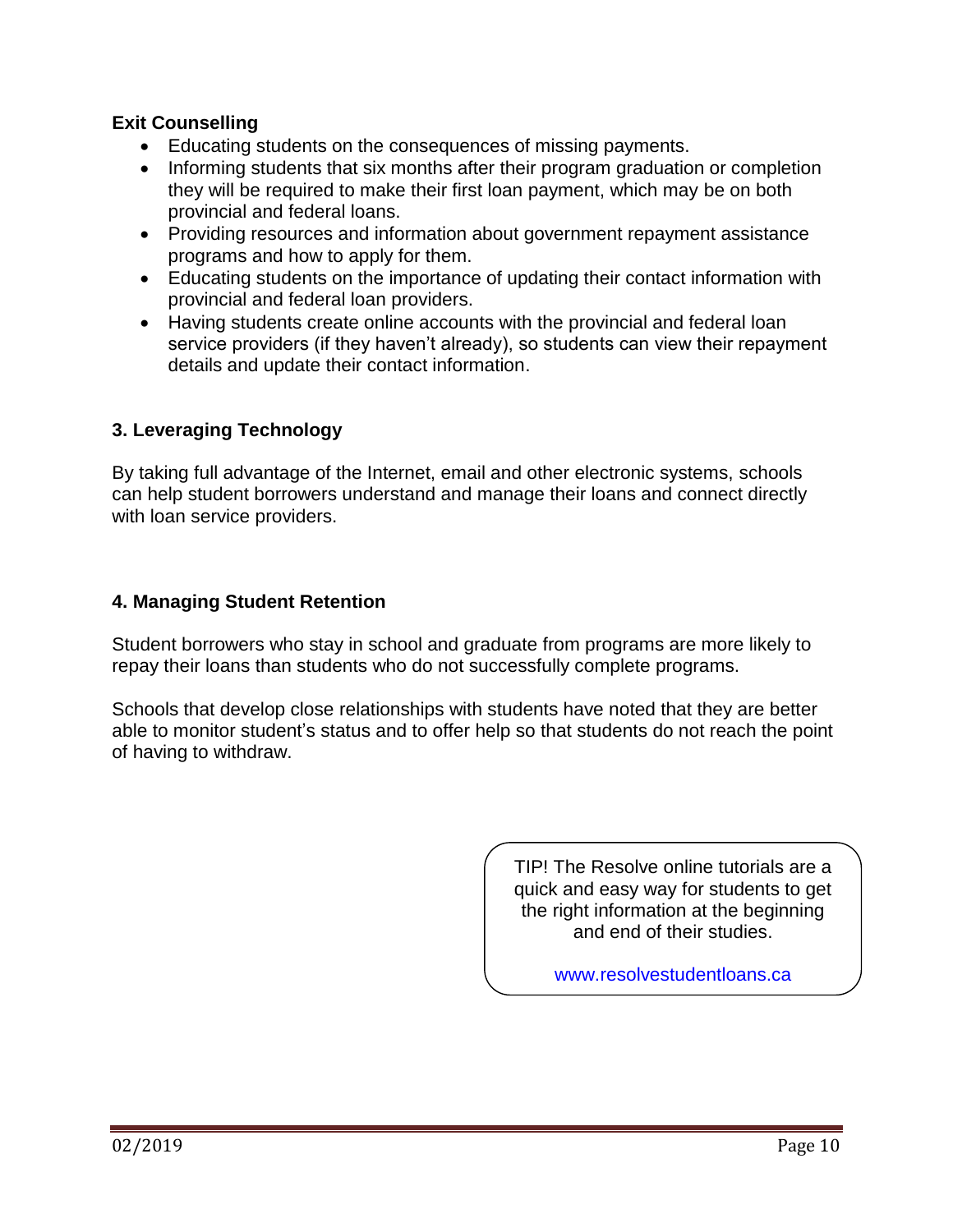# **5. Providing Employment Services**

Graduate employment is one of the main factors influencing loan repayment. Graduates who have enough income to meet their debt obligations are more likely to repay their loans, whereas graduates who have insufficient income to cover debts are more likely to default on their loans.

# **6. Building Alliances and Training Staff**

A large school that has involvement and support from senior administrators as well as all departments in implementing its loan repayment strategy can often find innovative ways to educate students about their loans.

Informing and educating staff about loan repayment strategies helps to encourage this support and to make student loan repayment a priority for all staff. Students benefit by hearing a consistent message from all departments and staff.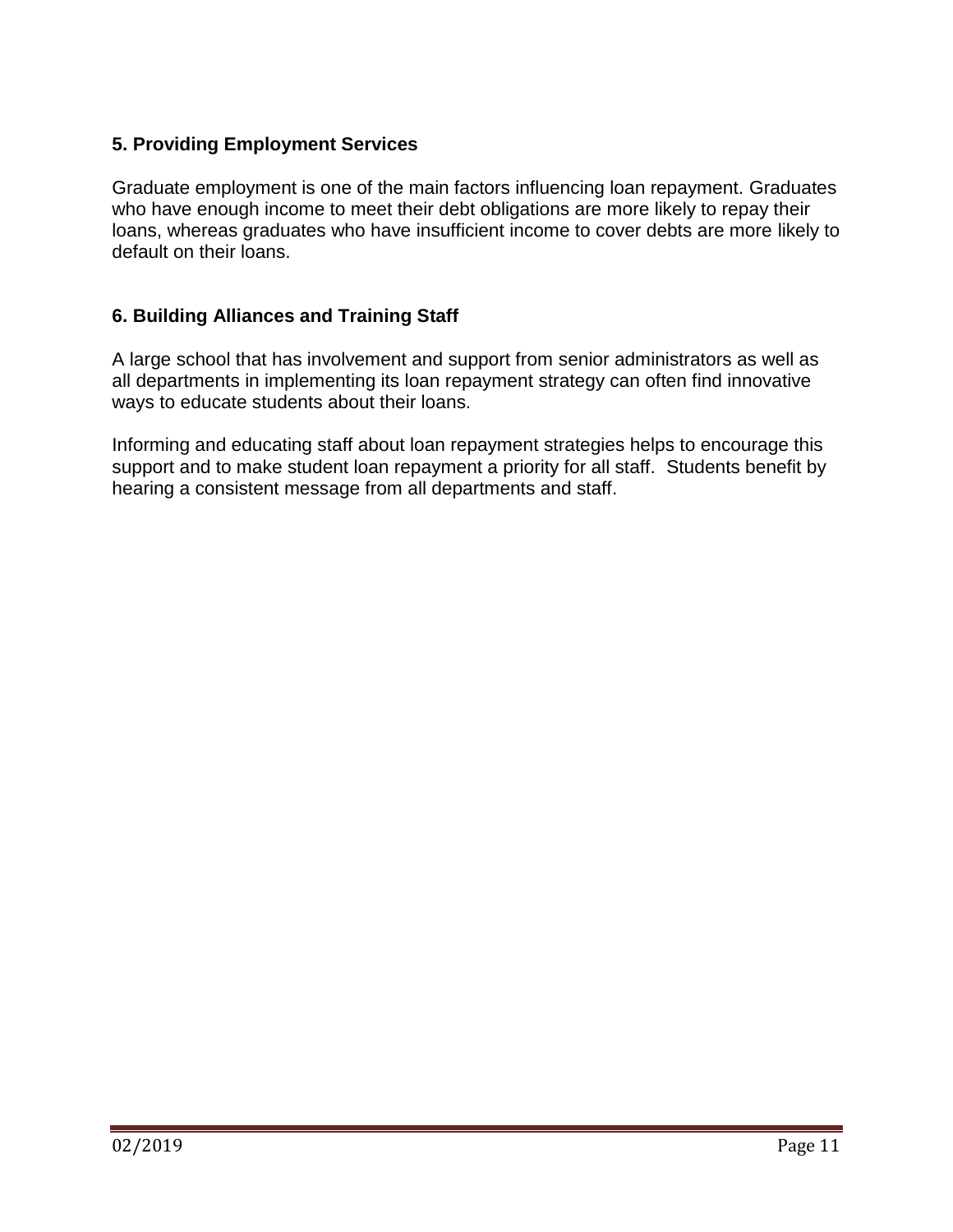# **Maintaining Your Strategy**

The final and ongoing step is to maintain your loan repayment strategy by reviewing it each year. Use the school self-assessment checklist (see Appendix C) to identify what is working well and areas you may want to focus on to improve your loan repayment rates. This will ensure that your strategy remains fresh, relevant and effective, and that you have up-to-date information and resources. You may also want to incorporate some of the recommended activities into your strategy (see Appendix D).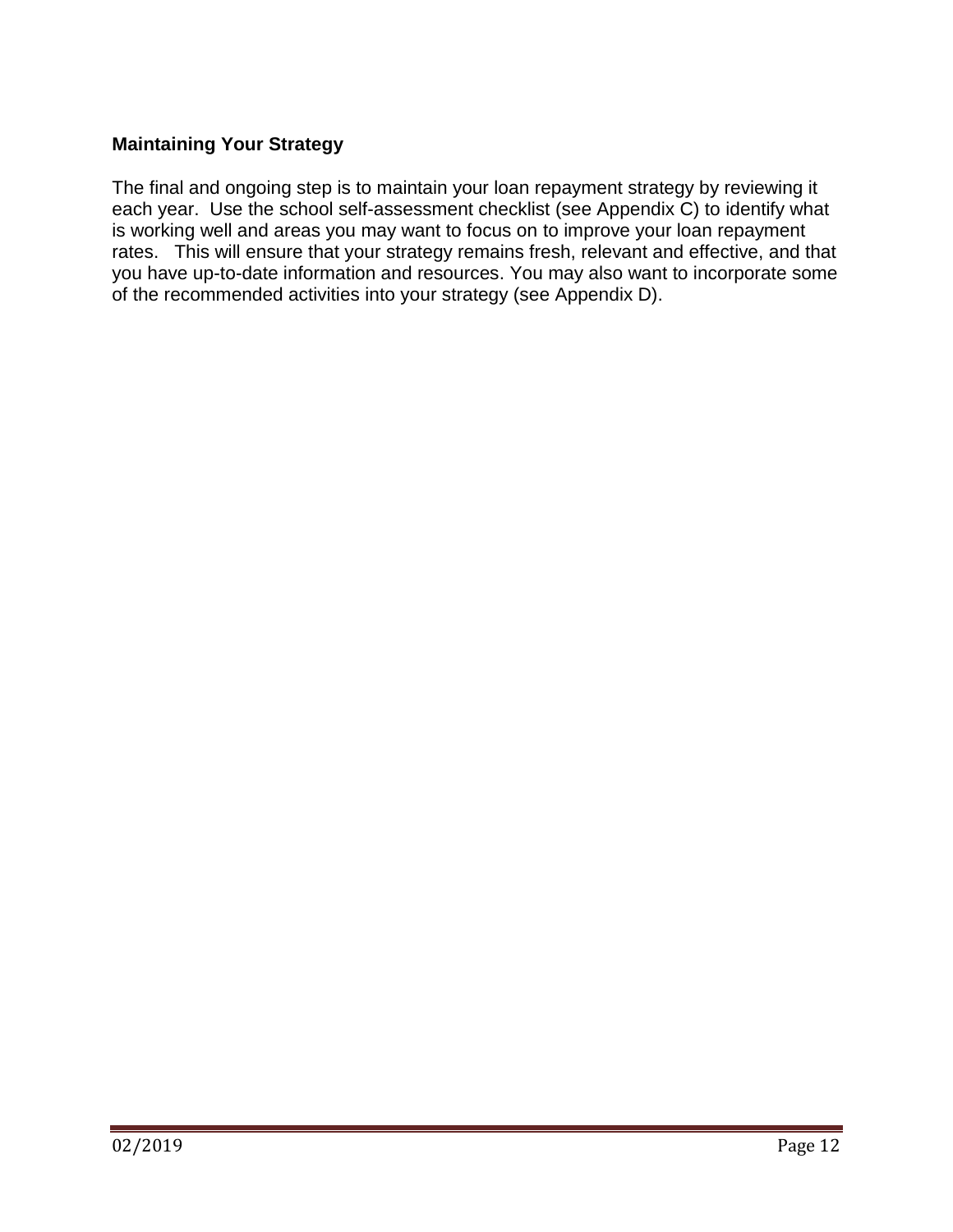# **Appendix A**

# **Contact Information for Loan Service Providers**

There are two loan service providers for student loans, one federal and one provincial. Students may have loans with one or both providers.

There is also a provincial contact centre for Nova Scotia students to inquire about their application status and financial assistance.

The list below outlines the services and contact information for each group.

#### **Canada Student Loans: National Student Loans Service Centre (NSLSC)**

**Students can contact NSLSC by:** phone, interactive online services, or creating an online account.

**Toll-free:** 1-888-815-4514 (in North America) 800-2-225-2501 (outside North America) **Website:** <https://www.csnpe-nslsc.canada.ca/>

#### **NSLSC services provided for students:**

- process your Canada Student Loan payment
- manage your Canada Student Loan while you are in school
- manage your Canada Student Loan during repayment
- provide repayment assistance or help you customize your monthly payments
- provide customer service relating to your Canada Student Loan through interactive online services, email and telephone

#### **Online services for students:**

- check the status of Canada Student Loans and review details of recently received Canada Student Loans
- check loan balances and review loan payment and transaction history
- update personal and other contact information
- customize your repayment: fill out a request form to increase or decrease your monthly payment.
- get repayment assistance: if you qualify for periods of repayment assistance, the government will help make payments toward your loan. You could be approved to receive interest and/or principal repayment assistance.
- NSLSC toolbox: tools and resources to help you manage your student loan.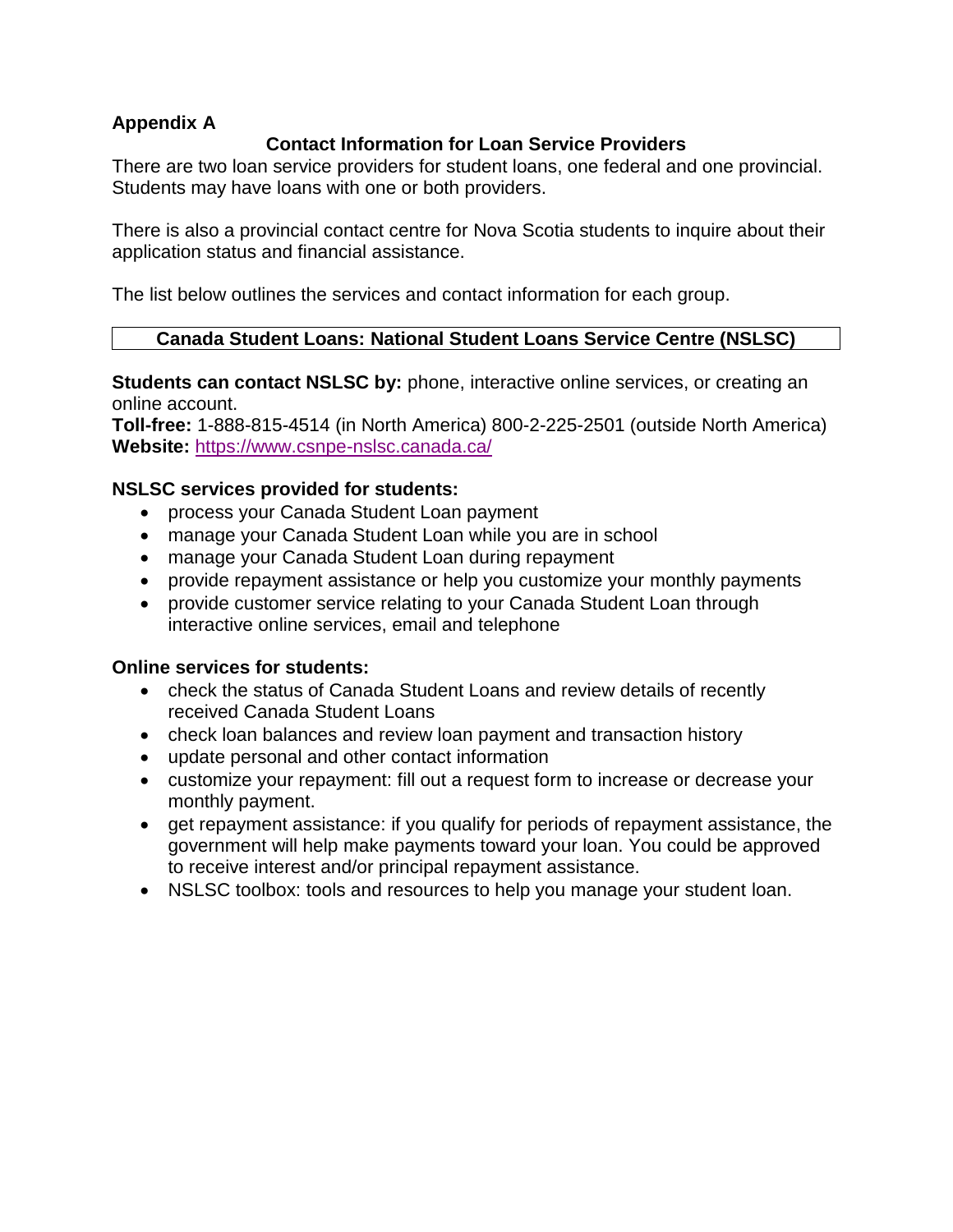# **Nova Scotia Student Loans: RESOLVE**

**Students can contact Resolve by:** phone, email or online account. **Toll-free:** 1-877-283-1687 **Email:** [nssupport@resolvestudentloans.ca](mailto:nssupport@resolvestudentloans.ca) **Website:** [www.resolvestudentloans.ca](https://www.resolvestudentloans.ca/Eng/ContactUs.aspx)

### **RESOLVE services provided for students:**

- process your Nova Scotia Student Loan payment
- manage your Nova Scotia Student Loan while you are in school
- manage your Nova Scotia Student Loan during repayment
- provide repayment assistance or help you customize your monthly payments
- provide customer service relating to your Nova Scotia Student Loan through interactive online services, email and telephone

# **RESOLVE online services for students:**

- review Nova Scotia Student Loan information
- check loan balances
- obtain details about new Nova Scotia Student Loans received
- update personal and other contact information
- take online tutorials for entrance and exit counselling

#### **Nova Scotia students:** Nova Scotia Student Assistance Office

**Students can contact by:** phone, interactive online services or MyPath. **Toll-free within Canada:** 1-800-565-8420 **Metro Halifax:** 902-424-8420

**Website:** <http://novascotia.ca/studentassistance/>

#### **Services for students:**

- get technical support for submitting electronic loan applications
- find answers to questions about financial assistance for school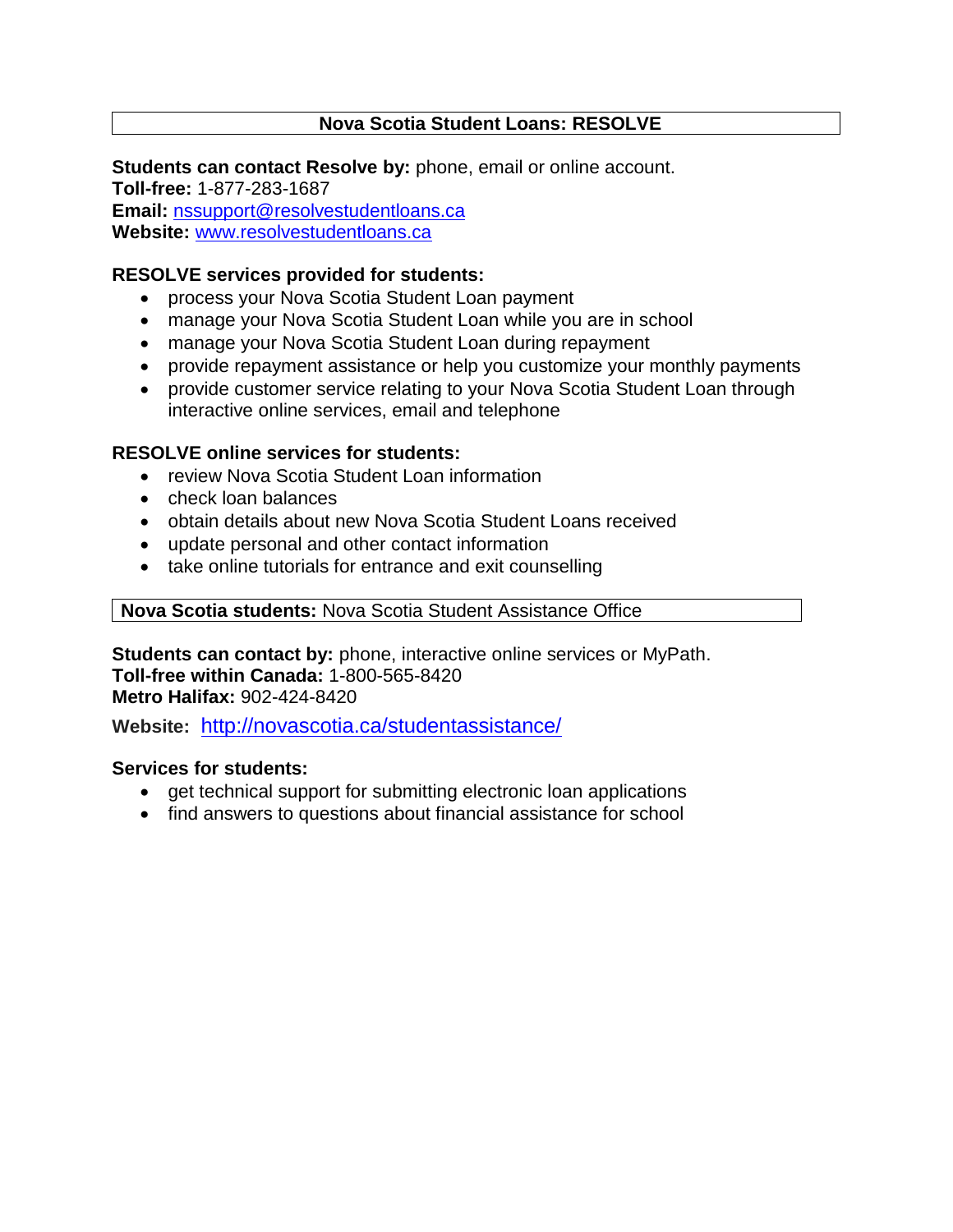# **Appendix B**

### **Overview of Annual Repayment Rates**

The Designation Policy Framework sets out performance-based criteria that institutions must meet in order to maintain designation. Portfolio performance (repayment data and default data) is one of the key performance-based indicators. The repayment rate on student loans is a powerful early indicator of financial exposure. Having an effective loan repayment strategy is also an important factor in maintaining a school's annual loan repayment rate at an acceptable level.

#### **Repayment Risk Zones**

Institutions will be assigned one of three risk zones based on their students' repayment performance.

| <b>GREEN Zone:</b>  | Institutions with a repayment rate which is equal to or above<br>85.2% (2012 national average). These institutions are rated as<br>"good", and will be exempt from any performance improvement<br>targets, interventions, or sanctions. |
|---------------------|-----------------------------------------------------------------------------------------------------------------------------------------------------------------------------------------------------------------------------------------|
| <b>YELLOW Zone:</b> | Institutions with a repayment rate from 60% to 85.2%                                                                                                                                                                                    |

RED Zone: Institutions with a repayment rate of less than 60%

The NS Student Assistance Office will work with school's whose students represent the highest financial risk. This will include requesting schools in the red zone to complete a formal, written loan repayment improvement plan with the expectation that within three years the school will move from the red zone to the yellow. Failure to improve to the yellow zone may result in de-designation.

**Note:** Repayment rates for post-secondary schools in Canada are publicly released on the Government of Canada website: [http://tools.canlearn.ca/cslgs-scpse/cln-cln/rtr](http://tools.canlearn.ca/cslgs-scpse/cln-cln/rtr-rri/af.rri-eng.do)[rri/af.rri-eng.do](http://tools.canlearn.ca/cslgs-scpse/cln-cln/rtr-rri/af.rri-eng.do) This information is for Canada Student Loans only at an institutional level and is presented in a clear and concise manner, without judgment, to ensure student identities are safeguarded.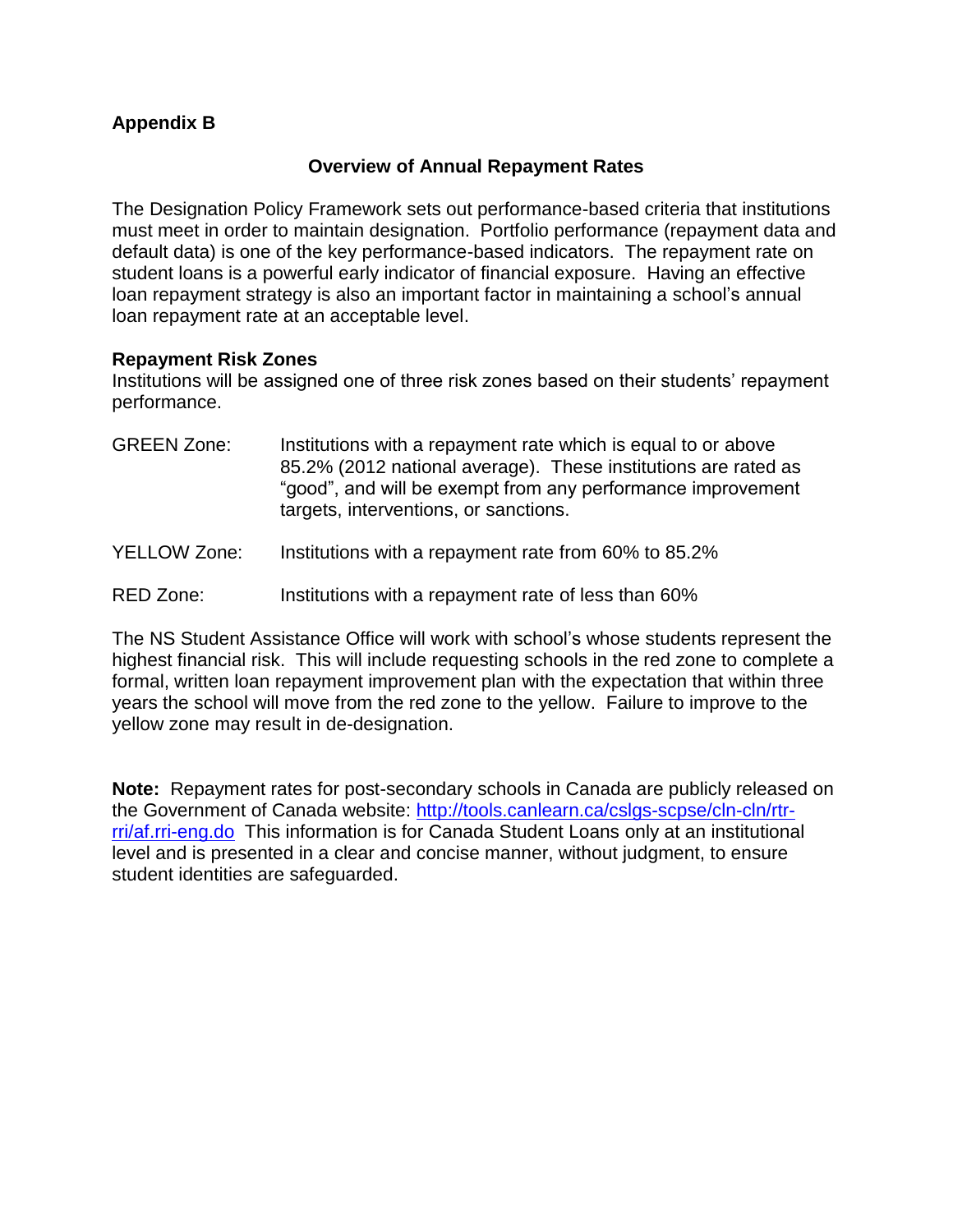# **Appendix C**

# **Student Loan Repayment Strategy –School Self-Assessment**

Use this self-assessment to ensure your school is covering all the key elements of a loan repayment strategy.

# **Institution Name: Assessment Date:**

| <b>Institution Pre-screening Practices</b>  |        |                                                                                                                                    |
|---------------------------------------------|--------|------------------------------------------------------------------------------------------------------------------------------------|
|                                             |        | Well thought out pre-screening practices will help ensure a good fit is established between a prospective student and a program of |
| study.                                      |        |                                                                                                                                    |
| Are prospective students asked to provide   |        |                                                                                                                                    |
| an essay about career goals, aspirations    | Y or N |                                                                                                                                    |
| and expectations and how enrolment in       |        |                                                                                                                                    |
| the institution or program will support or  |        |                                                                                                                                    |
| facilitate these?                           |        |                                                                                                                                    |
| Do we require letters of reference from     |        |                                                                                                                                    |
| former teachers, professors or previous /   | Y or N |                                                                                                                                    |
| current employers (where related to field   |        |                                                                                                                                    |
| of study)?                                  |        |                                                                                                                                    |
|                                             |        |                                                                                                                                    |
| As a condition of enrolment, do we require  |        |                                                                                                                                    |
| medical reports, up-to-date                 | Y or N |                                                                                                                                    |
| immunizations, clear driving records, and   |        |                                                                                                                                    |
| clear criminal record checks for programs   |        |                                                                                                                                    |
| where industry standards exist?             |        |                                                                                                                                    |
| Are students identified as not a good fit,  |        |                                                                                                                                    |
| referred to academic upgrading or           | Y or N |                                                                                                                                    |
| https://careers.novascotia.ca/              |        |                                                                                                                                    |
| Do we hold meaningful conversations with    |        |                                                                                                                                    |
| prospective students to help manage their   | Y or N |                                                                                                                                    |
| expectations related to salary, job         |        |                                                                                                                                    |
| opportunities in the local area or possible |        |                                                                                                                                    |
| relocation to gain employment in their      |        |                                                                                                                                    |
| chosen field?                               |        |                                                                                                                                    |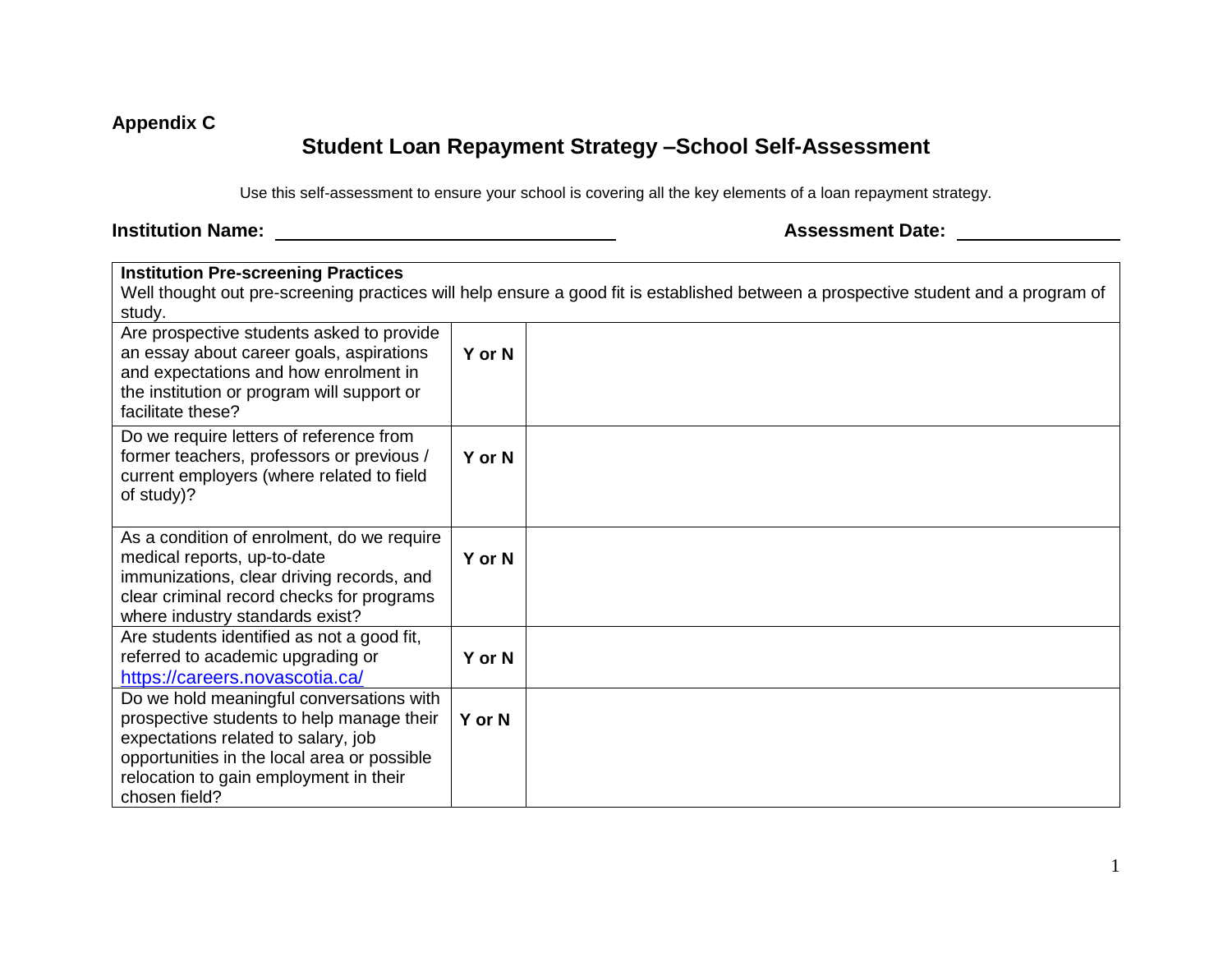# **Borrower Education**

Educating students about their loans when they start their studies (loan entrance counselling) and as they near completion of their studies (loan exit counselling).

**Entrance Counselling** – the information and resources provided to students when they first receive their student loans. It is normally provided at the beginning of a program or academic year.

| Do we educate students on the<br>differences between provincial and<br>federal loans?                                                                                                               | Y or N |  |
|-----------------------------------------------------------------------------------------------------------------------------------------------------------------------------------------------------|--------|--|
| Do we provide contact information for<br>both the provincial and federal loan<br>service providers as well as the NS<br><b>Student Assistance Office?</b>                                           | Y or N |  |
| Do we provide information on how to<br>budget finances?                                                                                                                                             | Y or N |  |
| Did we encourage students to create<br>online accounts with both service<br>providers - National Student Loan Centre<br>and Resolve?                                                                | Y or N |  |
| Exit counselling – the information and resources provided to students who are nearing completion of their studies, whether<br>through graduation, withdrawals or non-completion.                    |        |  |
| Do we educate students on the<br>consequences of missing payments?                                                                                                                                  | Y or N |  |
| Do we provide resources and information<br>about government repayment assistance<br>programs and how to access them<br>(through contacting either provincial or<br>federal loan service providers)? | Y or N |  |
| Do we inform students that six months<br>after their program completion, they will<br>be required to make their first payment on                                                                    | Y or N |  |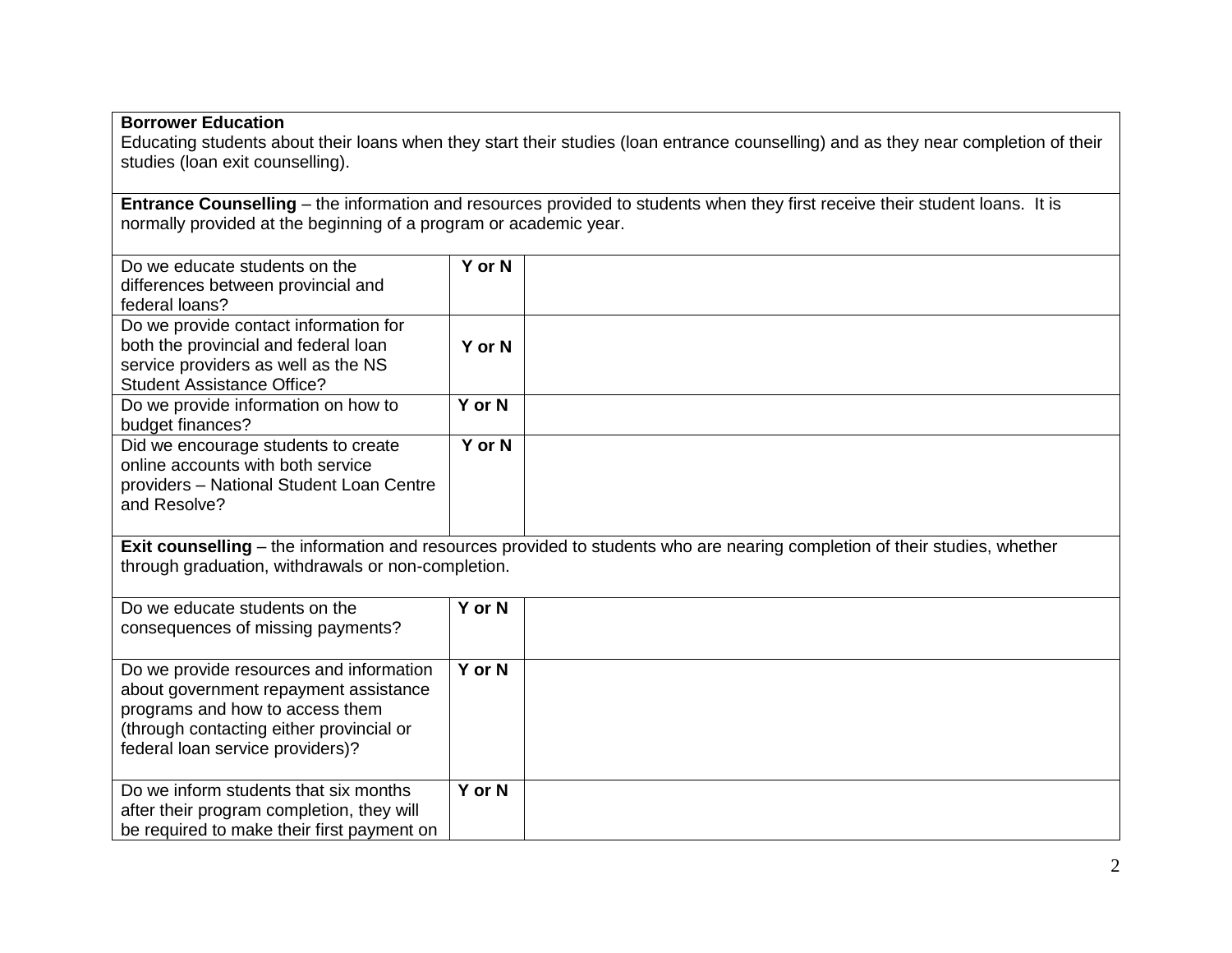| their loans, which may include both<br>provincial and federal loans?                                                                                                   |        |  |
|------------------------------------------------------------------------------------------------------------------------------------------------------------------------|--------|--|
| Do we educate students on the<br>importance of updating their contact<br>information for both provincial and federal<br>loans and the NS Student Assistance<br>office? | Y or N |  |
| Did we encourage students to create<br>online accounts with both loan service<br>providers?                                                                            | Y or N |  |

#### **Leveraging Technology**

Using all possible forms of technology to provide loan information and resources through the Internet, email and other electronic systems.

| Are we using digital resources to provide<br>loan information e.g. loans service<br>provider website links or loan resources<br>posted on our website, sending<br>information through email, using social<br>media? | Y or N |  |
|---------------------------------------------------------------------------------------------------------------------------------------------------------------------------------------------------------------------|--------|--|
| Do we provide students with the website<br>links to the provincial and federal loan<br>service providers? (https://www.csnpe-<br>nslsc.canada.ca/ and<br>www.resolvestudentloans.ca)?                               | Y or N |  |
| Do we have students do the online<br>entrance and exit counselling sessions on<br>the www.resolvestudentloans.ca website?                                                                                           | Y or N |  |
| Do we encourage students to create<br>online accounts with both loan service<br>providers?                                                                                                                          | Y or N |  |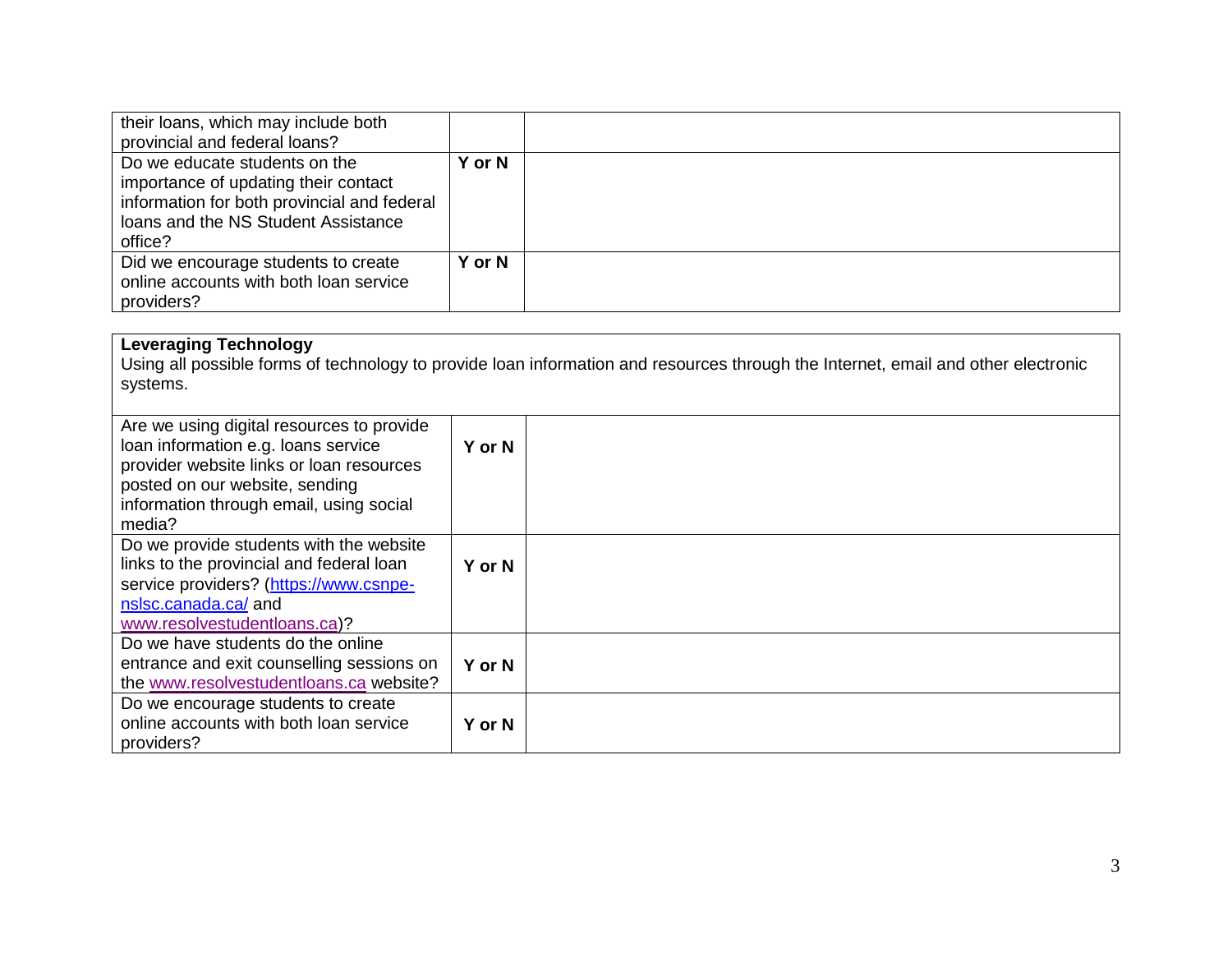| <b>Managing Student Retention</b><br>Helping students finish their programs.                                              |               |  |
|---------------------------------------------------------------------------------------------------------------------------|---------------|--|
| Do we have a way to identify students at<br>risk of withdrawal or non-completion?                                         | <b>Y</b> or N |  |
| Do we ensure the program meets<br>students' needs / expectations and that it<br>continues to be a good fit?               | Y or N        |  |
| Do we have a way to help students who<br>are having academic difficulties e.g. extra<br>instruction or extra tutorials?   | Y or N        |  |
| Do we help students understand how<br>withdrawing or dropping out of their<br>program will affect their loans and grants? | Y or N        |  |

#### **Providing Employment Services**

Providing students with assistance in securing employment for after program completion.

| Does our institution help students with<br>their resumes?                                                                                                                                             | Y or N |  |
|-------------------------------------------------------------------------------------------------------------------------------------------------------------------------------------------------------|--------|--|
| Do we make students aware of the<br>https://careers.novascotia.ca/ website?                                                                                                                           | Y or N |  |
| Does our institution help graduates find<br>work?                                                                                                                                                     | Y or N |  |
| Do we monitor the performance of<br>programs with respect to graduate<br>employment rates, industry trends etc.<br>with consideration to remove / redesign<br>programs with low employment potential? | Y or N |  |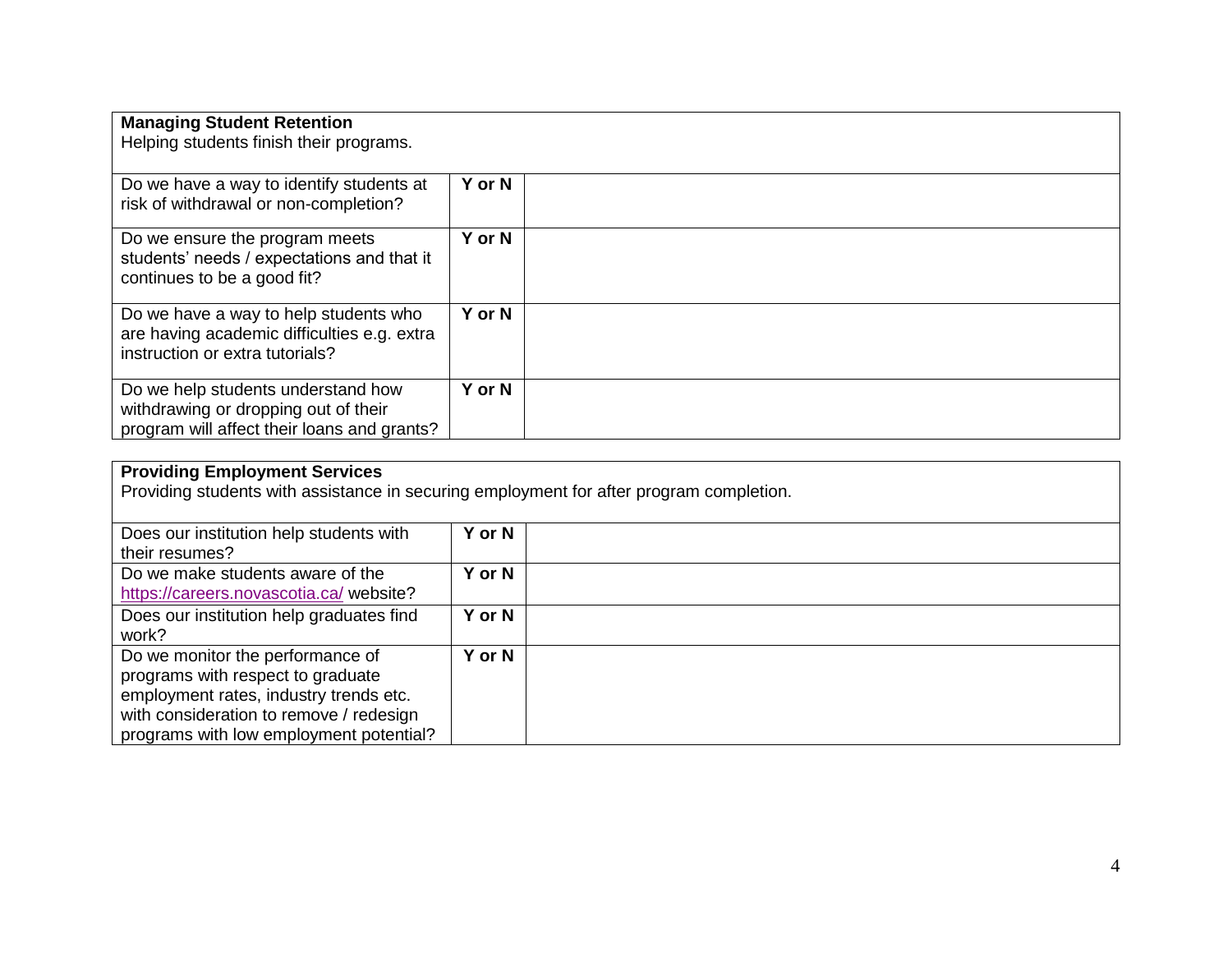### **Building Alliances and Training Staff**

Working with all departments in your school to provide consistent loan repayment information.

| Do we work with all departments in our<br>school to ensure we are providing the<br>same information to students about | Y or N |  |
|-----------------------------------------------------------------------------------------------------------------------|--------|--|
|                                                                                                                       |        |  |
| loans?                                                                                                                |        |  |
| Is our school familiar with the NS Student                                                                            | Y or N |  |
| Assistance, National Student Loan Centre                                                                              |        |  |
| and Resolve websites?                                                                                                 |        |  |

### **Loan Repayment Strategy**

A loan repayment strategy is a written document created by a school to outline how that institution provides loan information to its students, what specific loan resources are being provided that are related to student completion and graduation and when those resources and information are being provided.

| Does our loan repayment strategy have       | Y or N        |  |
|---------------------------------------------|---------------|--|
| the support of senior administration?       |               |  |
| Is our loan repayment strategy written      | Y or N        |  |
| down and accessible for all relevant staff? |               |  |
| Do we review our strategy annually to       | <b>Y</b> or N |  |
| ensure the resources are still current?     |               |  |
| Have we contacted the NS Student            | Y or N        |  |
| Assistance Office for feedback, advice      |               |  |
| and answers to questions about my           |               |  |
| strategy?                                   |               |  |
|                                             |               |  |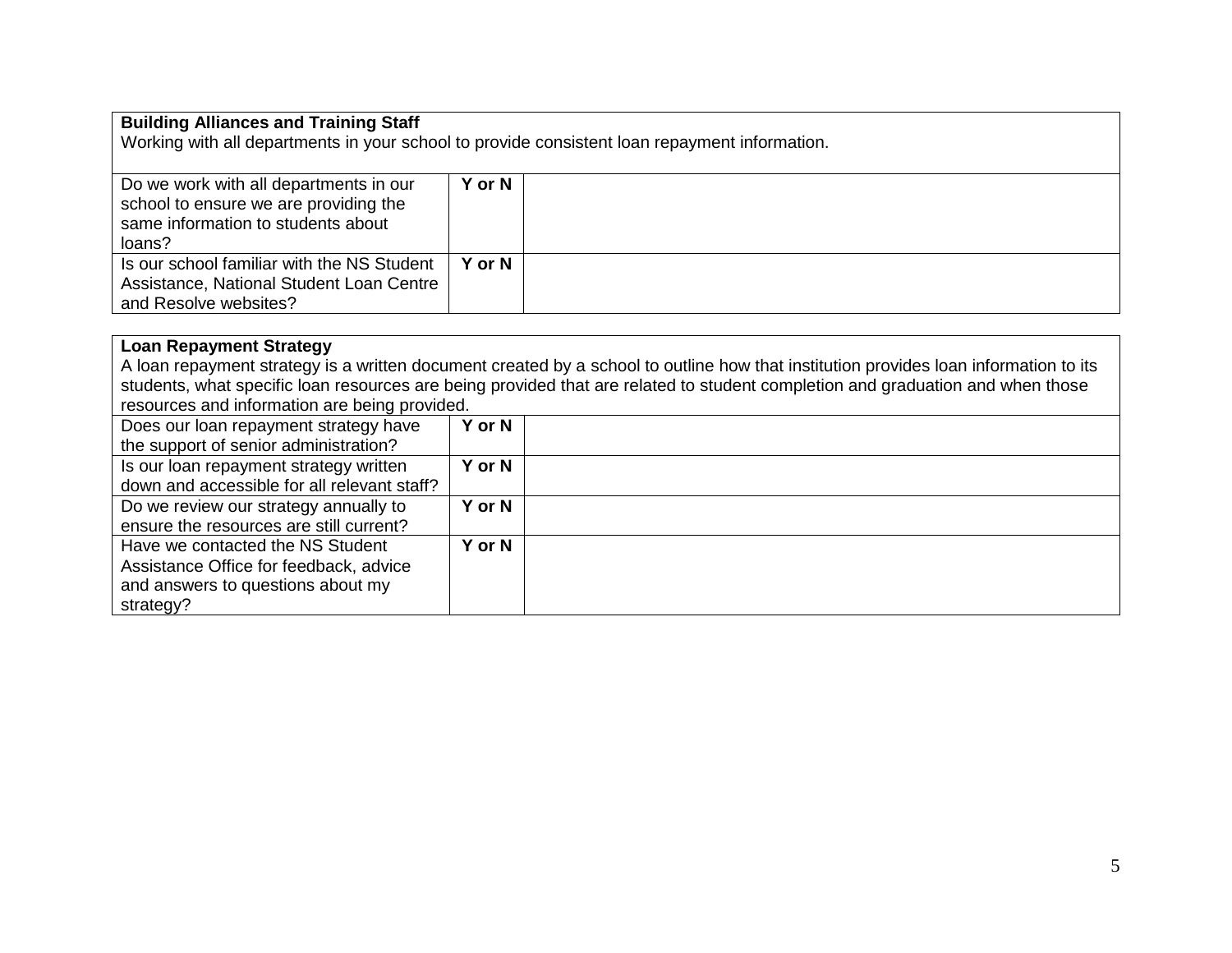# **Student Loan Repayment Strategy Recommended Activities**

| <b>Key Area</b>                            | <b>Function</b>                         | <b>Activities</b>                                                                                                                                                                                                          |
|--------------------------------------------|-----------------------------------------|----------------------------------------------------------------------------------------------------------------------------------------------------------------------------------------------------------------------------|
| <b>Institution</b><br><b>Pre-screening</b> | Student Suitability / Fit               | Mandatory student interviews with academic advisor or<br>$\bullet$<br>school principal.                                                                                                                                    |
| <b>Practices</b>                           |                                         | Mandatory orientation sessions to ensure students are<br>committed to training.                                                                                                                                            |
|                                            |                                         | Mandatory student appointment with a financial counselor<br>regarding basic money management.                                                                                                                              |
|                                            |                                         | As a condition of enrolment, requiring letters of reference<br>from:<br>former teacher, professors, or principals<br>previous or current employers (where related to field of<br>study)                                    |
|                                            |                                         | Requiring an essay about career goals and aspirations,<br>salary expectation and employment mobility and how<br>enrolment in the institutions or program will support or<br>facilitate these.                              |
|                                            |                                         | Requiring students to research profession / occupations and<br>report back during an interview prior to completing enrolment<br>process.                                                                                   |
|                                            |                                         | All enrolment processes completed well in advance (at least<br>3-4 weeks) of the student's first day of class – including loan<br>paperwork, interviews, orientation.                                                      |
|                                            |                                         | As a condition of enrolment, requiring medical reports, up-to-<br>date immunizations, clear driving records, and clear criminal<br>record checks for programs where employment in the field<br>will eventually require it. |
|                                            |                                         | Referring under-prepared students to academic upgrading<br>providers before accepting enrolment.                                                                                                                           |
| <b>Borrower</b><br><b>Education</b>        | <b>Enhanced Entrance</b><br>Counselling | Offer sessions intermittently throughout the semester to<br>$\bullet$<br>promote attendance at counseling sessions.                                                                                                        |
|                                            |                                         | Offer one-on-one entrance counselling to students who<br>cannot attend group sessions.                                                                                                                                     |
|                                            |                                         | Distribute materials containing loan information to borrowers<br>for future reference.                                                                                                                                     |
|                                            |                                         | Provide access to information, where available, on<br>graduation rates, graduate employment rates and default<br>rates by institution and program.                                                                         |
|                                            |                                         | Meet with borrowers at the end of the semester/program to<br>identify students who may need additional counseling.                                                                                                         |
|                                            | <b>Review Sessions</b>                  | Discuss with students, information about their loans including<br>$\bullet$<br>cumulative amount borrowed, estimated interest and<br>estimated monthly payment.                                                            |
|                                            |                                         | Confirm with students that they have received a recent loan<br>summary and/or refer students to National Student Loan<br>Service Centre's and Resolve's on-line account services.                                          |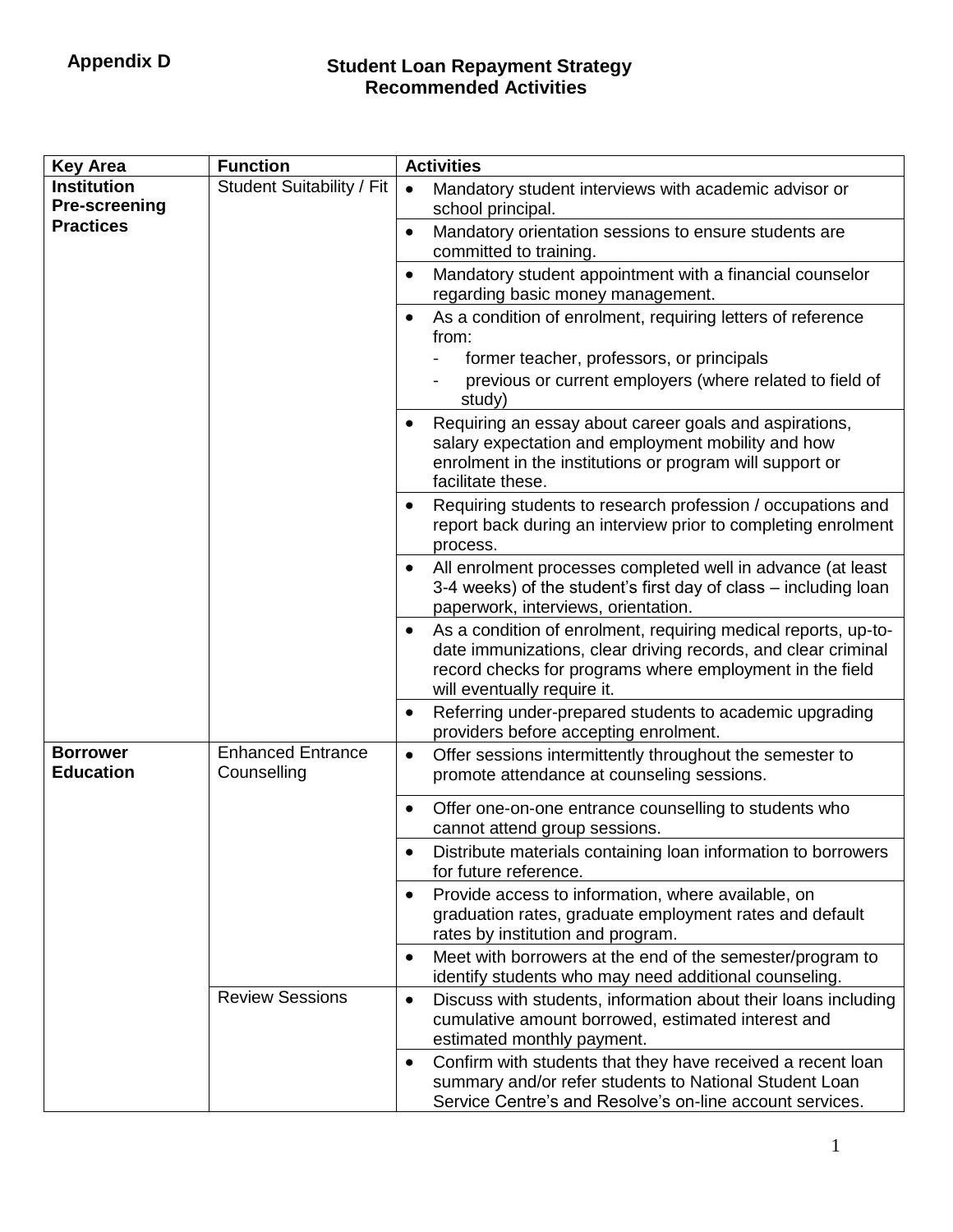# **Student Loan Repayment Strategy Recommended Activities**

| <b>Key Area</b>                                                                                                                                                                                            | <b>Function</b>                                                                                                                                            | <b>Activities</b>                                                                                                                                                                                                                      |
|------------------------------------------------------------------------------------------------------------------------------------------------------------------------------------------------------------|------------------------------------------------------------------------------------------------------------------------------------------------------------|----------------------------------------------------------------------------------------------------------------------------------------------------------------------------------------------------------------------------------------|
|                                                                                                                                                                                                            |                                                                                                                                                            | Update students on changes in financial aid office<br>procedures.                                                                                                                                                                      |
|                                                                                                                                                                                                            |                                                                                                                                                            | Remind students of their rights and responsibilities.                                                                                                                                                                                  |
|                                                                                                                                                                                                            |                                                                                                                                                            | Gather updated information from students, including new<br>addresses and telephone numbers, changes in their<br>permanent addresses, reference information, and<br>employment information.                                             |
|                                                                                                                                                                                                            |                                                                                                                                                            | Forward updated student information to the lender and<br>service providers and direct students to on-line website<br>where updates to student information can be performed.                                                            |
|                                                                                                                                                                                                            |                                                                                                                                                            | Relay the consequences of discontinuing their studies and<br>defaulting on their loans.                                                                                                                                                |
|                                                                                                                                                                                                            |                                                                                                                                                            | Counsel excessive borrowers (to be defined by individual<br>institutions) on a one-on-one basis about responsible<br>borrowing, budgeting, debt management plans, repayment<br>options and salary expectations.                        |
|                                                                                                                                                                                                            | <b>Enhanced Exit</b><br>Counselling                                                                                                                        | Offer one-on-one exit counselling to students who cannot<br>attend group sessions.                                                                                                                                                     |
|                                                                                                                                                                                                            |                                                                                                                                                            | Include and emphasize the correct procedures that transfer<br>students should follow when notifying their lenders that they<br>have transferred and in applying for interest free status.                                              |
|                                                                                                                                                                                                            |                                                                                                                                                            | Provide students with the most up to date information on the<br>names and phone numbers of lenders and service providers.                                                                                                              |
|                                                                                                                                                                                                            |                                                                                                                                                            | Develop exit interview forms and ensure that they are<br>completed in full.                                                                                                                                                            |
|                                                                                                                                                                                                            |                                                                                                                                                            | Send borrowers a letter or brochure if they were unable to<br>attend an exit counselling session during their grace period<br>reminding them of their rights and responsibilities and listing<br>phone numbers to call for assistance. |
| <b>Alliance Building</b><br>Work with Other<br><b>Campus Departments</b><br>to Promote Positive<br><b>Repayment Behaviour</b><br>Work Closely with<br><b>Outside Agencies to</b><br><b>Promote Default</b> | Stress the importance of default prevention to upper<br>administration and request their assistance in helping secure<br>resources.                        |                                                                                                                                                                                                                                        |
|                                                                                                                                                                                                            | Make default prevention a priority for the entire financial aid<br>office by educating front counter staff and advisors on default<br>prevention measures. |                                                                                                                                                                                                                                        |
|                                                                                                                                                                                                            | Take advantage of services where offered by lenders and<br>$\bullet$<br>service providers, such as entrance and exit counselling via<br>the web.           |                                                                                                                                                                                                                                        |
|                                                                                                                                                                                                            | Prevention                                                                                                                                                 | Invite industry experts to train financial aid office staff on<br>default prevention methods.                                                                                                                                          |
| Leveraging<br><b>Technology</b>                                                                                                                                                                            | <b>Internet Access</b>                                                                                                                                     | Include Financial Aid information on your website for<br>$\bullet$<br>students to view and use as a reference.                                                                                                                         |
|                                                                                                                                                                                                            |                                                                                                                                                            | Refer students to National Student Loan Service Centre's<br>and Resolve's on-line account information services.                                                                                                                        |